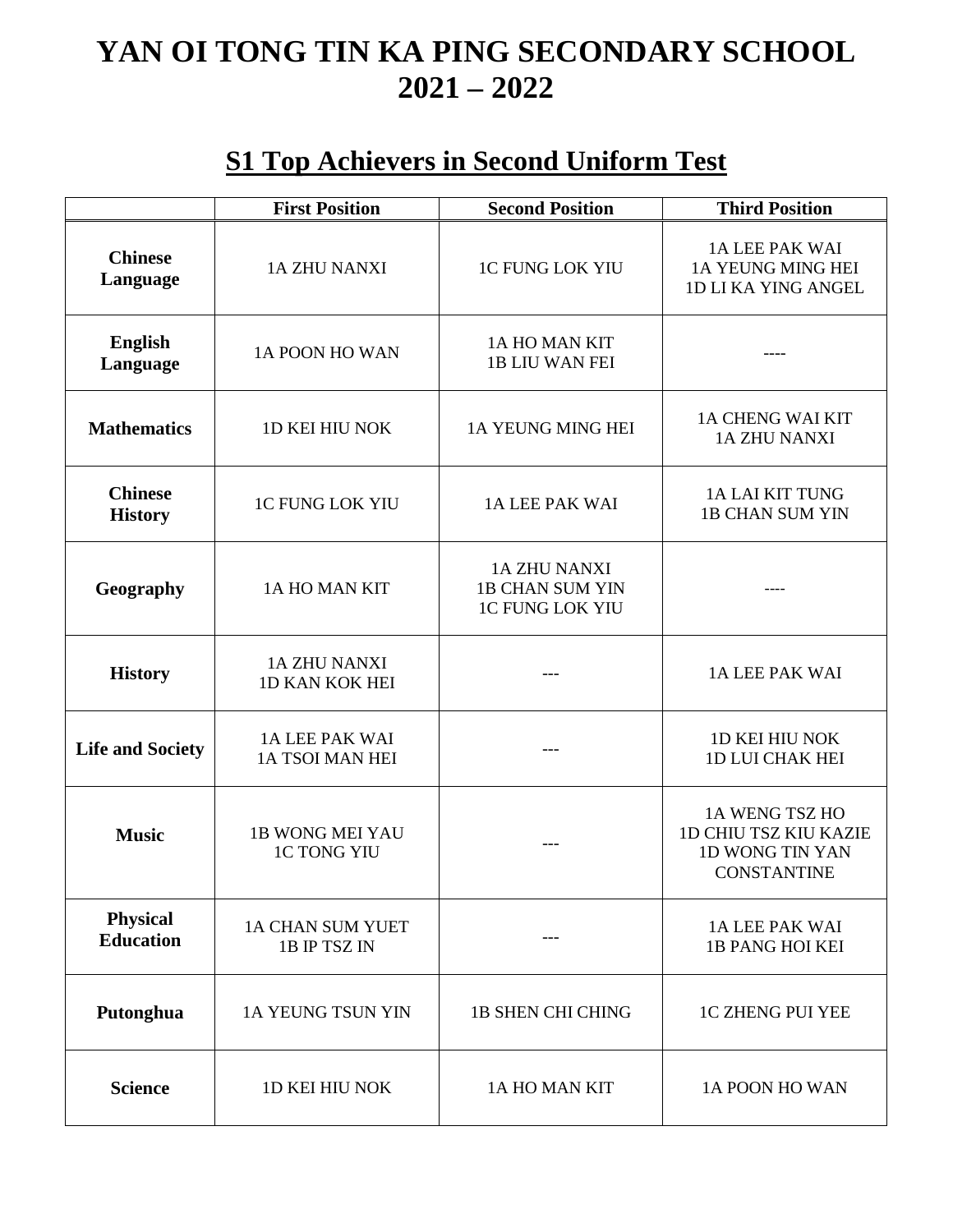## **YAN OI TONG TIN KA PING SECONDARY SCHOOL 2021 – 2022**

#### **S2 Top Achievers in Second Uniform Test**

|                                        | <b>First Position</b>                                                                      | <b>Second Position</b>                                              | <b>Third Position</b>                                       |
|----------------------------------------|--------------------------------------------------------------------------------------------|---------------------------------------------------------------------|-------------------------------------------------------------|
| <b>Chinese</b><br>Language             | <b>2A YAU YUET CHING</b>                                                                   | <b>2A CHAN WING HANG</b><br><b>2A PAN CHENLIN</b><br>2A WAN HOI LAM |                                                             |
| <b>English</b><br>Language             | 2A CHAN YAT FEI                                                                            | 2A MO YIK YIN<br>2A CHENG CHEUNG CHUNG                              |                                                             |
| <b>Mathematics</b>                     | 2D KOO TSZ YING                                                                            | 2A HO CHEUK HEI                                                     | 2A WU SHI KAI                                               |
| <b>Chinese</b><br><b>History</b>       | 2A WU SHI KAI                                                                              | <b>2B CHAN LOK CHING</b><br>2B YANG NGA SHUN<br>2C ZHONG KA KI      |                                                             |
| <b>Integrated</b><br><b>Humanities</b> | <b>2A ZHENG KIT</b><br>2A CHENG CHEUNG CHUNG<br>2A YU HOI MAN                              |                                                                     |                                                             |
| <b>Music</b>                           | <b>2A CHAN WING HANG</b><br>2A YU HOI MAN                                                  |                                                                     | 2A WAN HOI LAM<br><b>2A ZHENG KIT</b><br><b>2B LAM YUET</b> |
| <b>Physical</b><br><b>Education</b>    | 2A HO CHEUK HEI                                                                            | <b>2A CHAN WING HANG</b>                                            | 2D LI SAI HO                                                |
| Putonghua                              | 2A WAN HOI LAM<br><b>2A ZHENG KIT</b>                                                      |                                                                     | <b>2A YU HOI MAN</b><br>2C LIAO SUM KI                      |
| <b>Science</b>                         | 2A CHEUNG CHING YING<br>2A CHENG CHEUNG CHUNG<br><b>2B CHAN TSZ YIU</b><br>2C CHAN WAN HIM |                                                                     |                                                             |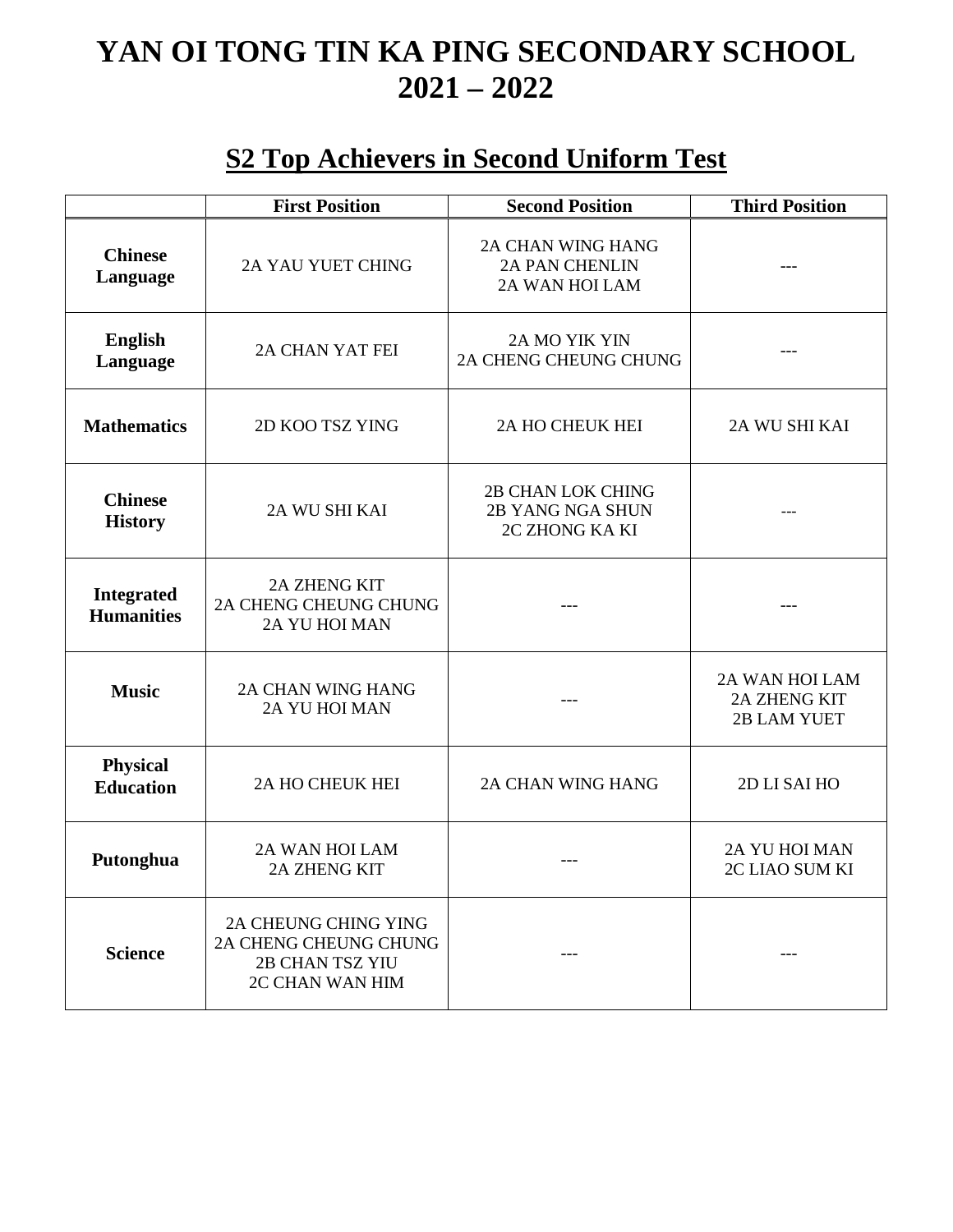# **YAN OI TONG TIN KA PING SECONDARY SCHOOL 2021 – 2022**

### **S3 Top Achievers in Second Uniform Test**

|                                     | <b>First Position</b>                                                       | <b>Second Position</b>                                                   | <b>Third Position</b>                                                                                                     |
|-------------------------------------|-----------------------------------------------------------------------------|--------------------------------------------------------------------------|---------------------------------------------------------------------------------------------------------------------------|
| <b>Chinese</b><br>Language          | <b>3A TANG WEILEI</b>                                                       | <b>3A LAM YING KI</b>                                                    | <b>3A LIN WING HAM</b><br><b>3A TSANG SIN YEE</b><br><b>3A WONG PO CHUN</b><br><b>3C LAU YIN TUNG</b>                     |
| <b>English</b><br>Language          | <b>3A YAN CHAU LEE</b>                                                      | <b>3A CHOW KA LOK</b><br><b>3A HO HO CHING</b><br><b>3A OUYANG YITAI</b> |                                                                                                                           |
| <b>Mathematics</b>                  | <b>3A CHOW KA LOK</b>                                                       | <b>3A LAM YING KI</b>                                                    | <b>3A HE CHAK WANG</b>                                                                                                    |
| <b>Chinese</b><br><b>History</b>    | <b>3A LAM YING KI</b><br><b>3A YAN CHAU LEE</b>                             | $- - -$                                                                  | <b>3A LIN WING HAM</b><br><b>3A MAK CHING CHING</b><br><b>3A CHOW KA LOK</b><br><b>3A WONG MAN LOK</b><br>3D FOO HO CHING |
| Geography                           | <b>3A TSANG SIN YEE</b><br><b>3A WONG PUI YEE</b><br><b>3A TAM HOI MING</b> |                                                                          |                                                                                                                           |
| <b>History</b>                      | <b>3A CHOW KA LOK</b>                                                       | <b>3A WONG PUI YEE</b>                                                   | <b>3A HO HO CHING</b>                                                                                                     |
| <b>Life and Society</b>             | <b>3A LAM YING KI</b><br><b>3A MAK CHING CHING</b>                          |                                                                          | <b>3A SIU YUI</b><br><b>3A WONG PO CHUN</b>                                                                               |
| <b>Physical</b><br><b>Education</b> | <b>3A KWOK KING YUNG</b>                                                    | <b>3A SIU YUI</b>                                                        | <b>3A CHEUNG TIN YING</b><br><b>3A WONG PUI YEE</b>                                                                       |